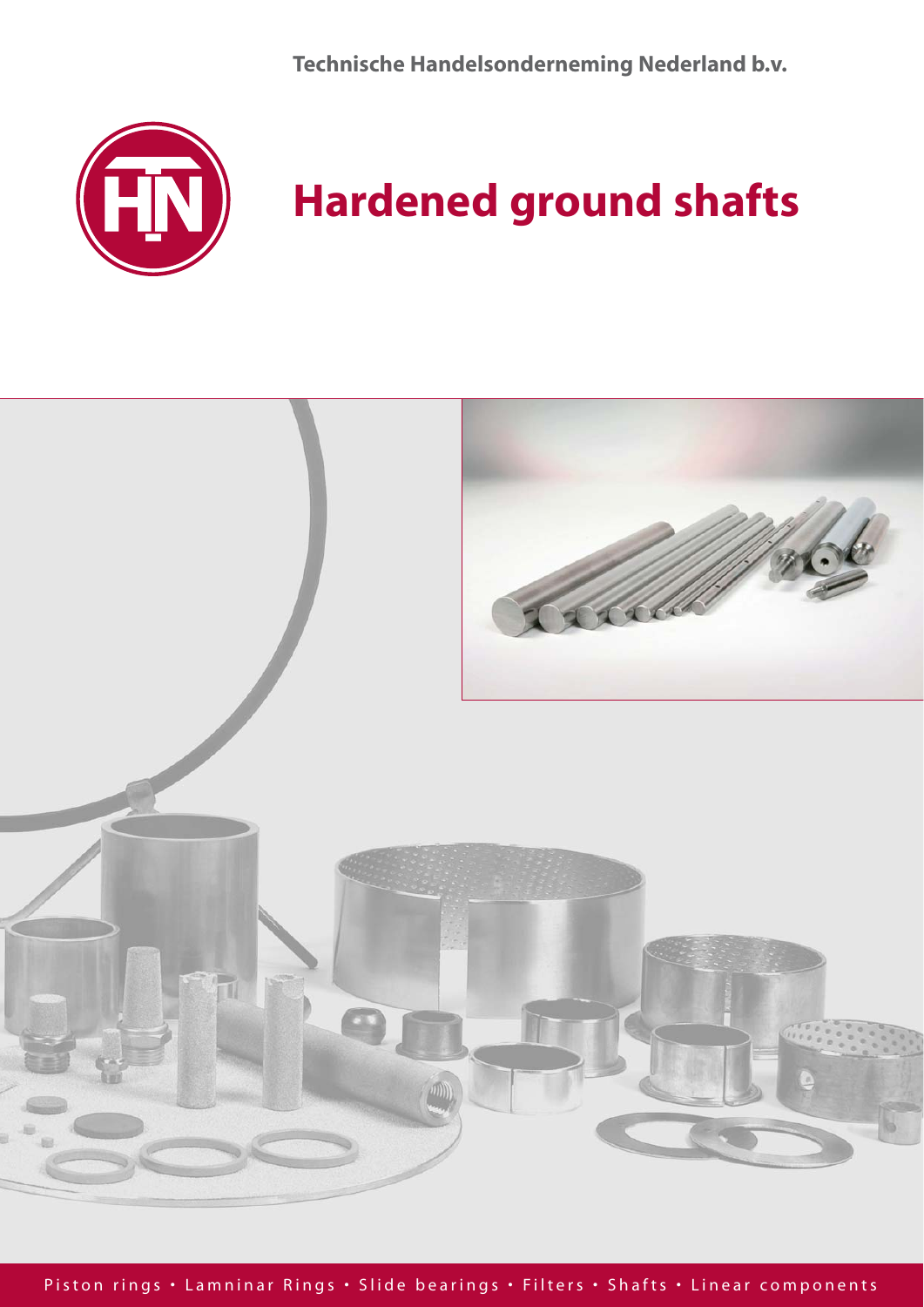This catalog was generated with great diligence by the THN (Technische Handelsonderneming Nederland b.v.) and all the information was checked for accuracy. However, we do not accept any liability for erroneous or incomplete information.

Our general term of delivery apply on all deliveries, offers and advice and can be found on the last page of this catalog.

We reserve the right to make changes due to technical developments.

### Publisher: Technische Handelsonderneming Nederland b.v.

7500 AJ Enschede

Office address: **P.O. Box address:** Phone: +31 (0)53 4323446 H. ter Kuilestraat 30 **P.O. Box 390** Fax: +31 (0)53 4307158<br>
7547 BD Enschede 7500 AJ Enschede Fmail: info@thn.nl Web: www.thn.nl

All rights reserved. Reprinting including excerpts or foreign languages is not permitted without our written approval.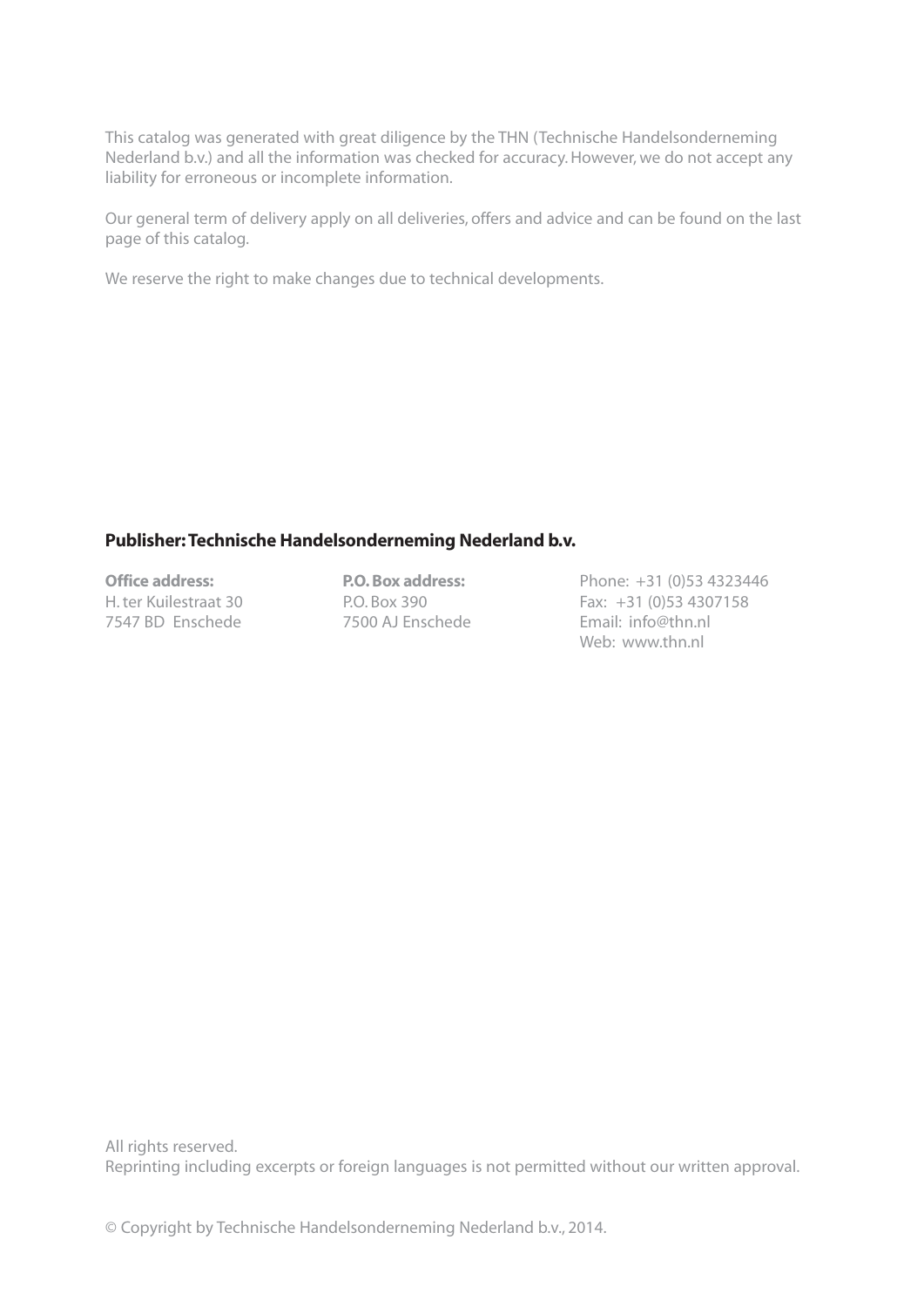## **Introduction**

## **General**

THN (Technische Handelsonderneming Nederland b.v.) has been a leading supplier of piston rings, Fey laminar rings, slide bearings, sintered filters and hardened ground shafts since 1940. Due to the large volumes of stock we hold, we are usually able to deliver within 1–2 working days. Our aim is same day shipping for all orders placed before 3 p.m.

With more than 70 years' experience in our profession, we are glad to support you in your technical challenges in seals, bearings and filtration.

### THN is characterised by:

- Fast delivery
- Good service •
- Large stocks
- Technical advice

## The range of products that THN supplies includes:

- Piston rings
- Fey laminar rings
- Slide bearings
	- o Essem Self-lubricating sintered bronze slide bearings
	- o DU Dry bearings with PTFE wearing surface
	- **o** DX Dry bearings with POM (acetal copolymer) wearing surface<br> **o** B09 Rolled phosphor tin bronze (CuSn8) slide bearings<br>
	 Contracted bearings (including RG5. RG7)
		- Rolled phosphor tin bronze (CuSn8) slide bearings
	- o JM Turned cast bronze slide bearings (including RG5, RG7)<br>
	o Oiles Self-lubricating cast bronze slide bearings with graphit
	- Self-lubricating cast bronze slide bearings with graphite lubricating pins
	- o Fiberglide Dry bearings with a wearing surface of woven Teflon threads
	- o POL Plastic slide bearings
- Sintered filters and PUKS
- Hardened ground shafts
- Linear components
	- o Linear ball bearings
	- o Housings
	- o Shaft support blocks
	- o Shaft support rails

For more information about our products you can contact our sales department or visit our website www.thn.nl.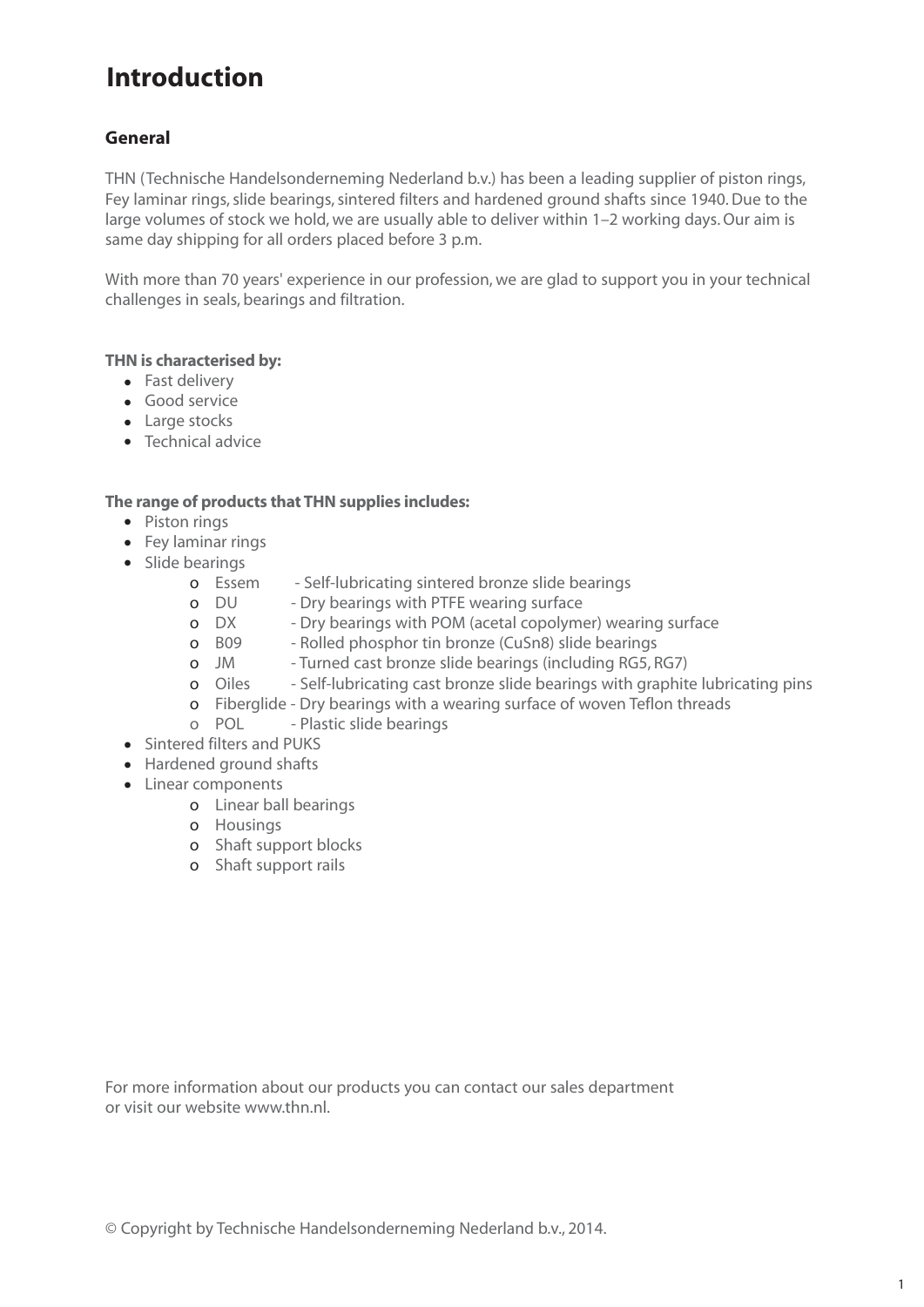## **Hardened ground shafts**

Hardened ground shafts are steel shafts of which the outer layer is induction hardened. These shafts are well known for their use in linear applications and are often referred to as linear shafts. Because of the hard surface and the "soft" core, these shafts are very wear-resistant but yet remain flexible and do not become brittle. The shafts are available in multiple steel types and optionally with a thin chrome layer.

The THN has an continually growing stock hardened ground shafts which consists of shafts in commercial lengths of 6000 to 8200mm. The stock contains many shafts in the most common material CF53, but also in chrome and stainless steels. Our program has solid and hollow shafts and in our workshop we cut and machine the shafts to customer requirements.

We can, when the quantity requirement is sufficient, produce special sizes and tolerances. We can also stock special items if required. Optionally we can supply shafts with different types of machining, amongst others: axial and radial holes, thread (internally as well as externally) and grooves (see also page 5).

## Applications and properties

A number of much used applications for hardened ground shafts are:

- Linear rails
- General machines instead of ground shafts for a longer service interval
- Hinge pins for heavy loads
- Angle bars for bending presses
- Base material for spindles

A number of important properties of hardened ground shafts are:

- Precise tolerances on:
- Diameter
- Roundness
- Straightness
- Parallelism
- Low surface roughness
- Good wear resistance because of the hard surface





TT hollow shafts with hardened surface.



TS Shafts with hardened surface. TS shafts with hardened zone and chrome coating.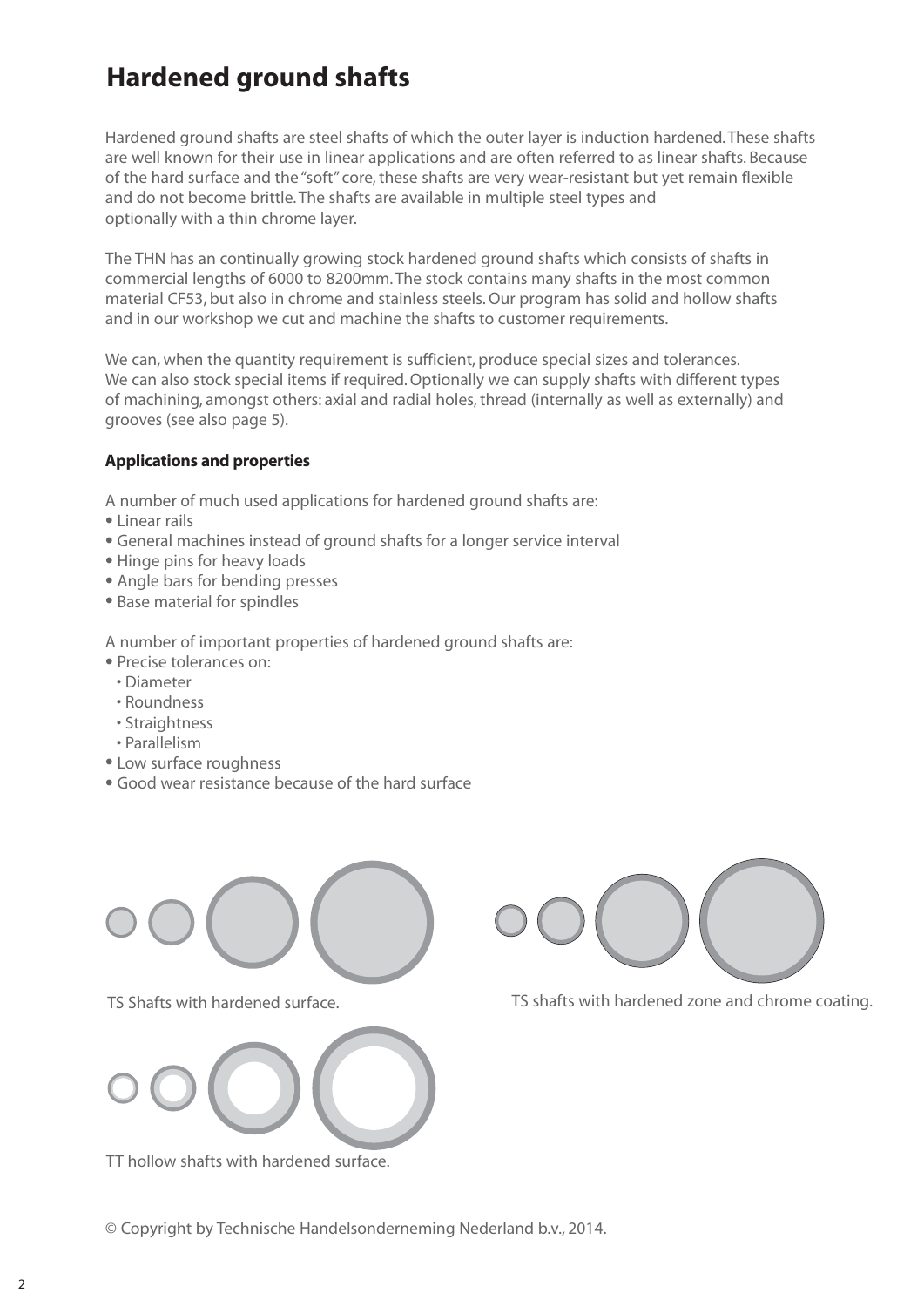## **Article numbers**

## **The coding for type, size and material the THN uses is as follows:**

**[Type] [Diameter] [Tolerance] [Material] [Extra] X [Length]**

| <b>Type</b> | For solid shafts<br>TS.                              |
|-------------|------------------------------------------------------|
|             | For hollow shafts<br>TT.                             |
|             | Pre-drilled shafts<br>TD.                            |
| Diameter    | Nominal diameter in mm (also for imperial sizes)     |
| Tolerance   | ISO tolerance for the diameter                       |
| Material    | Material code as described on page 4                 |
| Extra       | Optional extra specifications such as chrome coating |
| Length      | Length of the shaft in mm                            |

## **Example**

The coding for a solid hardened ground shaft in diameter 25mm, with an h7 tolerance and a chrome coating, made of the material CF53, with a length of 1244mm is:

## **TS 025.00 h7 CF53 CHROME X 1244**

### Heat treatment

The hardened ground shafts supplied by the THN are induction hardened; this treatment ensures a uniform surface hardness in both axial and radial direction. The hardness achieved depends on the material and can be found on page 5.

**Micro section of the transition area between hardened and standard steel.**



Hardened surface of the shaft (approx. 62HRC)

Transition area

Standard steel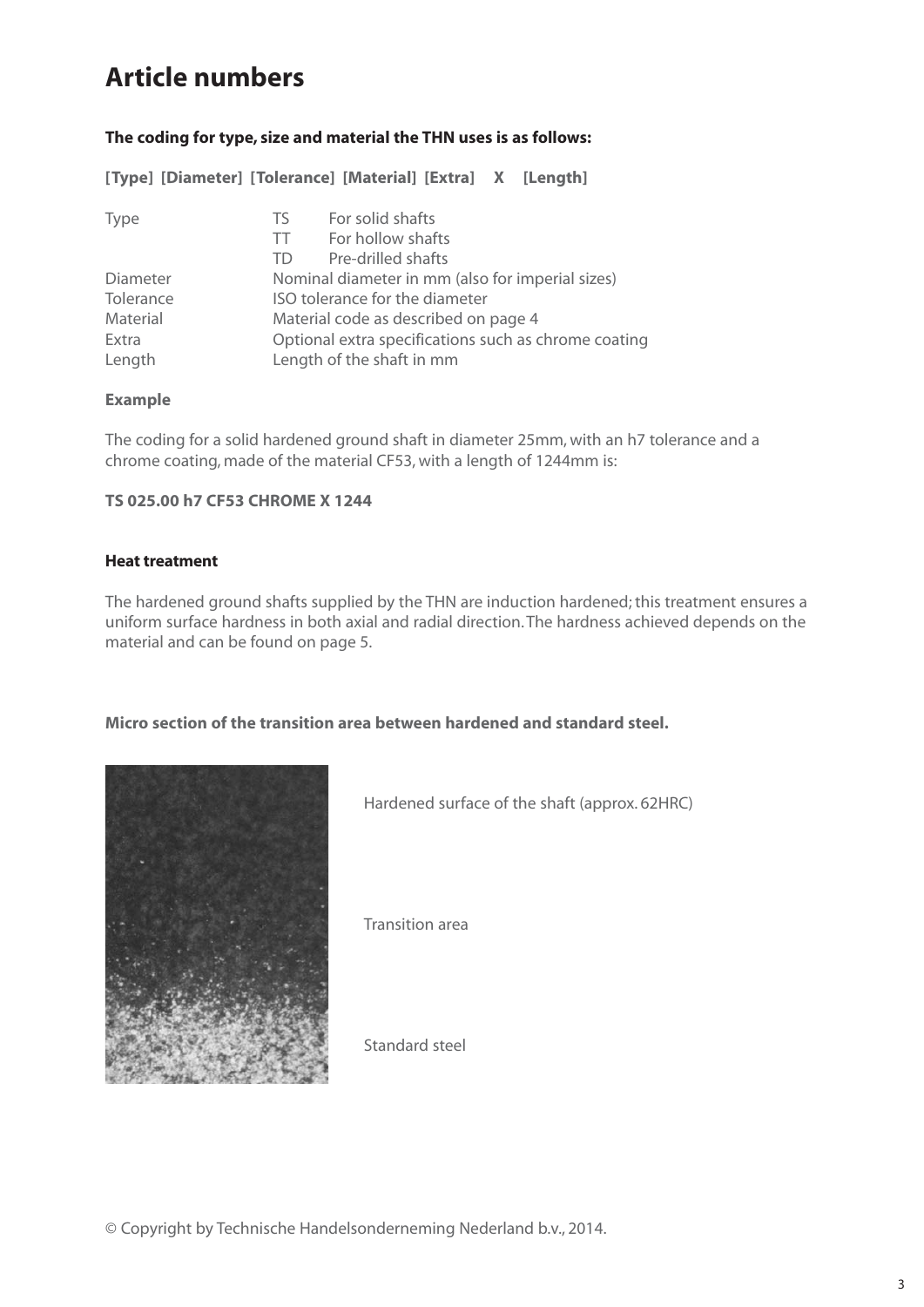## **Materials**

## Steel grades

|                    |      |      | <b>Chemical composition (%)</b> |      |                          |       |               |      |      |                          |             |
|--------------------|------|------|---------------------------------|------|--------------------------|-------|---------------|------|------|--------------------------|-------------|
| <b>Steel grade</b> |      | C    | Si                              | Mn   | P                        | S     | $\mathsf{Cr}$ | Mo   | Ni   | Cu                       | $\mathbf v$ |
|                    |      |      |                                 |      |                          |       |               |      |      |                          |             |
| <b>CF53</b>        | min. | 0,50 | 0,15                            | 0,40 | $\overline{\phantom{a}}$ |       |               | -    |      | -                        |             |
| W. nr. 1.1213      | max. | 0,57 | 0,35                            | 0,70 | 0,025                    | 0,035 |               |      |      |                          |             |
| <b>CK55</b>        | min. | 0,52 | -                               | 0,60 | ۰                        |       |               |      |      |                          |             |
| W. nr. 1.1203      | max. | 0,60 | 0,40                            | 0,90 | 0,035                    | 0,035 | 0,40          | 0,10 | 0,40 | $\overline{\phantom{a}}$ |             |
| C60                | min. | 0,57 | $\qquad \qquad -$               | 0,60 | $\overline{\phantom{a}}$ |       |               |      |      |                          |             |
| W. nr. 1.0601      | max. | 0,65 | 0,40                            | 0,90 | 0,045                    | 0,045 | 0,40          | 0,10 | 0,40 | -                        |             |

• The materials CF53 and CK55 are the most common and the standard for precision/linear shafts. The surface hardness of these shafts is high (aprox. 60-64HRC). (see table: Shaft properties on page 5)

## Chrome steel grades

|                    |      |      | <b>Chemical composition (%)</b> |           |                          |                   |               |                          |           |                   |   |
|--------------------|------|------|---------------------------------|-----------|--------------------------|-------------------|---------------|--------------------------|-----------|-------------------|---|
| <b>Steel grade</b> |      | C    | Si                              | <b>Mn</b> | P                        | S                 | $\mathsf{Cr}$ | <b>Mo</b>                | <b>Ni</b> | Cu                | V |
|                    |      |      |                                 |           |                          |                   |               |                          |           |                   |   |
| 100Cr6             | min. | 0,90 | 0,15                            | 0,25      | $\qquad \qquad -$        | $\qquad \qquad -$ | 1,35          | $\overline{\phantom{a}}$ |           | $\qquad \qquad -$ |   |
| W. nr. 1.3505      | max. | 1,05 | 0,35                            | 0,45      | 0,030                    | 0,025             | 1,65          |                          | 0,30      | 0,30              | - |
| 42CrMo4            | min. | 0,38 | $\qquad \qquad$                 | 0,60      | $\overline{\phantom{a}}$ | -                 | 0,90          | 0,15                     | -         | -                 |   |
| W. nr. 1.7225      | max. | 0,45 | 0,40                            | 0,90      | 0.035                    | 0,035             | ,20           | 0,30                     |           |                   |   |

• The material 42CrMo4 is often used when high material tensile strengths are required.

• This material is also less sensitive to oxidation because of the added chrome.

## Stainless steel grades

|                             |              |              | <b>Chemical composition (%)</b>  |                                  |       |                          |              |                          |                          |                          |              |
|-----------------------------|--------------|--------------|----------------------------------|----------------------------------|-------|--------------------------|--------------|--------------------------|--------------------------|--------------------------|--------------|
| <b>Steel grade</b>          |              | C            | Si                               | Mn                               | P     | S                        | Cr           | Mo                       | Ni.                      | Cu                       | $\mathbf v$  |
| X46Cr13<br>W. nr. 1.4034    | min.<br>max. | 0,42<br>0,50 | $\overline{\phantom{a}}$<br>1,00 | $\overline{\phantom{a}}$<br>1,00 | 0,045 | 0,030                    | 12,5<br>14,5 | $\overline{\phantom{a}}$ |                          | $\overline{\phantom{a}}$ |              |
| X90CrMoV18<br>W. nr. 1.4112 | min.<br>max. | 0,85<br>0,95 | 1,00                             | 1,00                             | 0,040 | 0,020                    | 17,0<br>19,0 | 0,90<br>1,30             |                          | $\overline{\phantom{a}}$ | 0,07<br>0,12 |
| X105CrMo17<br>W. nr. 1.4125 | min.<br>max. | 0,95<br>1,20 | $\overline{\phantom{a}}$<br>1,00 | $\overline{\phantom{a}}$<br>1,00 | 0,040 | $\qquad \qquad$<br>0,030 | 16,0<br>18,0 | $\sim$<br>0,75           | $\overline{\phantom{a}}$ | $\overline{\phantom{a}}$ |              |

• X90CrMoV18 is an acid resistant stainless steel.

• The hardness of these shafts is lower than with the standard steel grades.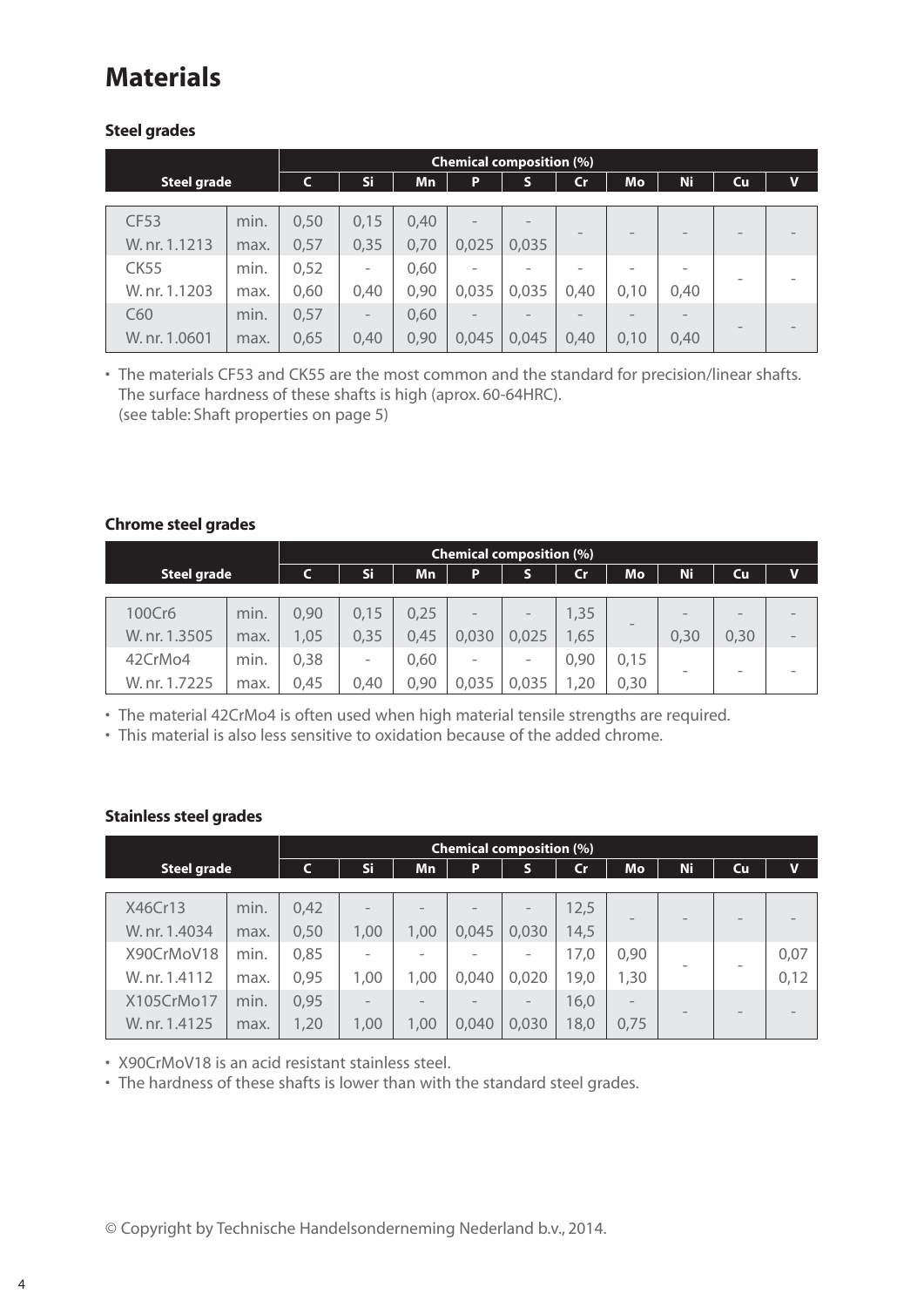## **Shaft properties**

| <b>Steel grade</b> | <b>Surface hardness</b><br><b>HRC</b> | <b>Tensile strength</b><br>N/mm2 | <b>Surface roughness</b><br>Ra max. |  |  |
|--------------------|---------------------------------------|----------------------------------|-------------------------------------|--|--|
|                    |                                       |                                  |                                     |  |  |
| <b>CF53</b>        | min. 59                               | $\geq 610$                       | 0,30                                |  |  |
| <b>CK55</b>        | min. 59                               | $\geq 700$                       | 0,30                                |  |  |
| C60                | min. 59                               | $\geq 650$                       | 0,30                                |  |  |
| 100Cr6             | min. 59                               | $\geq 600$                       | 0,30                                |  |  |
| 42CrMo4            | min. 55                               | $\geq 900$                       | 0,30                                |  |  |
| X46Cr13            | min. 52                               | $\geq 650$                       | 0,30                                |  |  |
| X90CrMoV18         | min. 54                               | $\geq 750$                       | 0,30                                |  |  |
| X105CrMo17         | min. 53                               | $\geq 750$                       | 0,30                                |  |  |

• Other materials are available on request.

• Optionally these shafts can be provided with an additional chrome coating.

## **Chrome coating properties**

Shafts which are chrome coated have the following advantages

- Higher wear resistance.
- Lower friction coefficient
- Low "stick" effect because of the low adhesion values
- Good corrosion resistant properties on the outer diameter

## Application

Because the chrome coating does not contain Cr(VI), it is suitable for application in the food industry, medical technology etc.

### Technical data chrome layer

| Chrome thickness     | $8-15 \mu m$                       |
|----------------------|------------------------------------|
| Chrome hardness      | 800HV - 1100HV                     |
| Number of layers     |                                    |
| Corrosion resistance | Good, can be improved by polishing |
| $Cr(VI)$ free        | Yes                                |

## Special coatings

Other coatings such as Zinc-Iron galvanization (ZnFe) or special chrome coatings are available on request.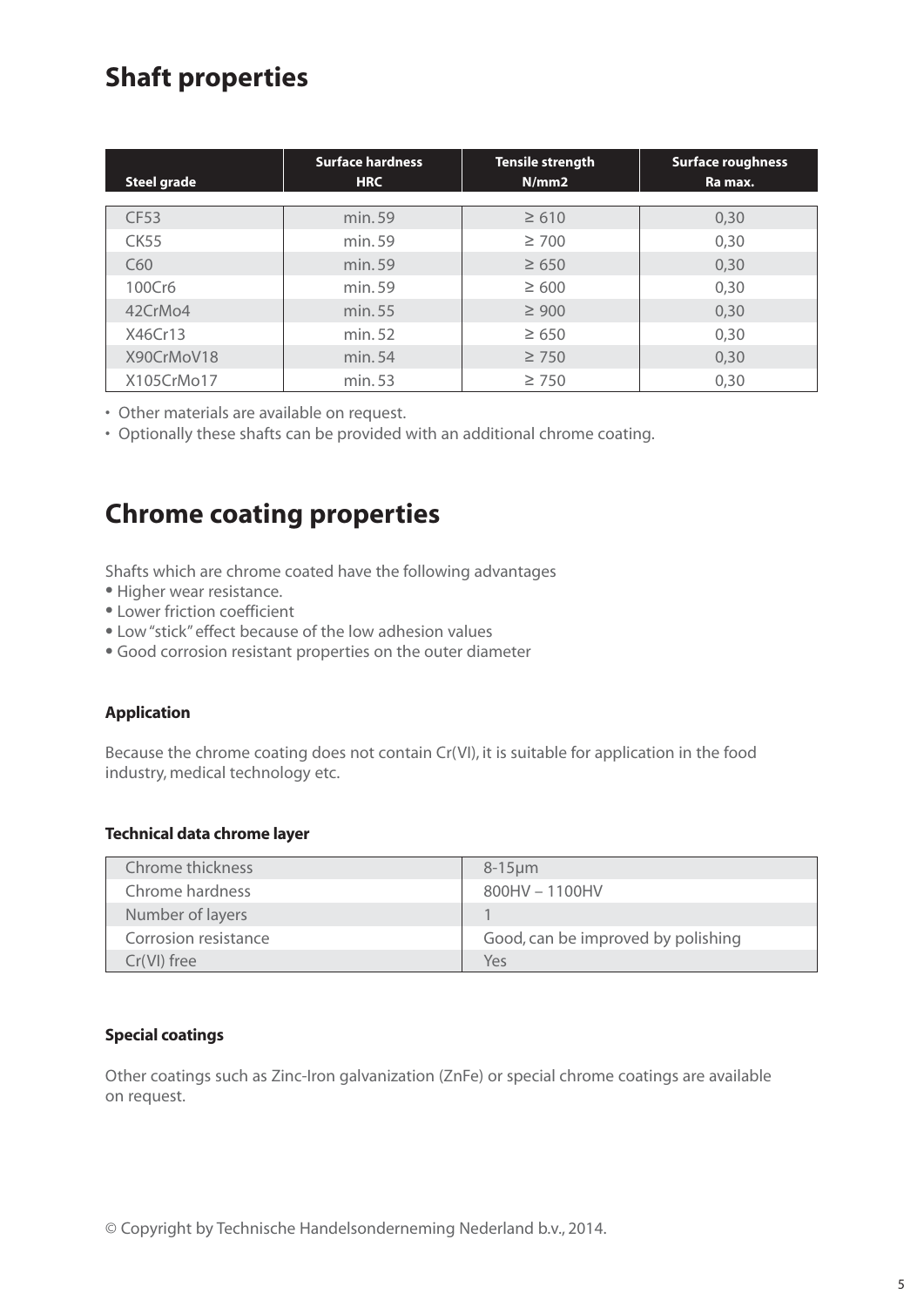## **Machining**

## Length cutting

The hardened ground shafts can be cut to length according to customer specification. By default the shafts are cut and deburred with a manual chamfer (fig. 1). If requested a larger manual chamfer is also possible. When a shaft must not have any deburring/chamfer we request it to be mentioned explicitly.

### Length tolerance

The default length tolerance for cut to length shafts is as follows:

| <b>Shaft length (La)</b><br>(mm) | <b>Length tolerance</b><br>(mm) |  |  |  |  |
|----------------------------------|---------------------------------|--|--|--|--|
| $La \leq 400$                    | ± 0,5                           |  |  |  |  |
| $400 < La \leq 1000$             | $\pm 0.8$                       |  |  |  |  |
| $1000 < La \leq 2000$            | ± 1,2                           |  |  |  |  |
| $2000 < La \leq 4000$            | ± 2.0                           |  |  |  |  |
| $4000 < La \leq 6000$            | ± 3,0                           |  |  |  |  |

Length tolerance according to ISO 13012

### Chamfer

In some cases the shaft has to be equipped with a specific chamfer according to drawing or specification. When requested we can supply these chamfer, some of the most common chamfers are  $a=15^{\circ}$ ,  $a=30^{\circ}$  or  $a=45^{\circ}$  and  $b=1$  or 2mm (fig. 2).



### Axial and radial holes

Much requested features are axial and/or radial holes, often with thread. The standard depth (B) of the thread is twice D nominal. Both are available on request.

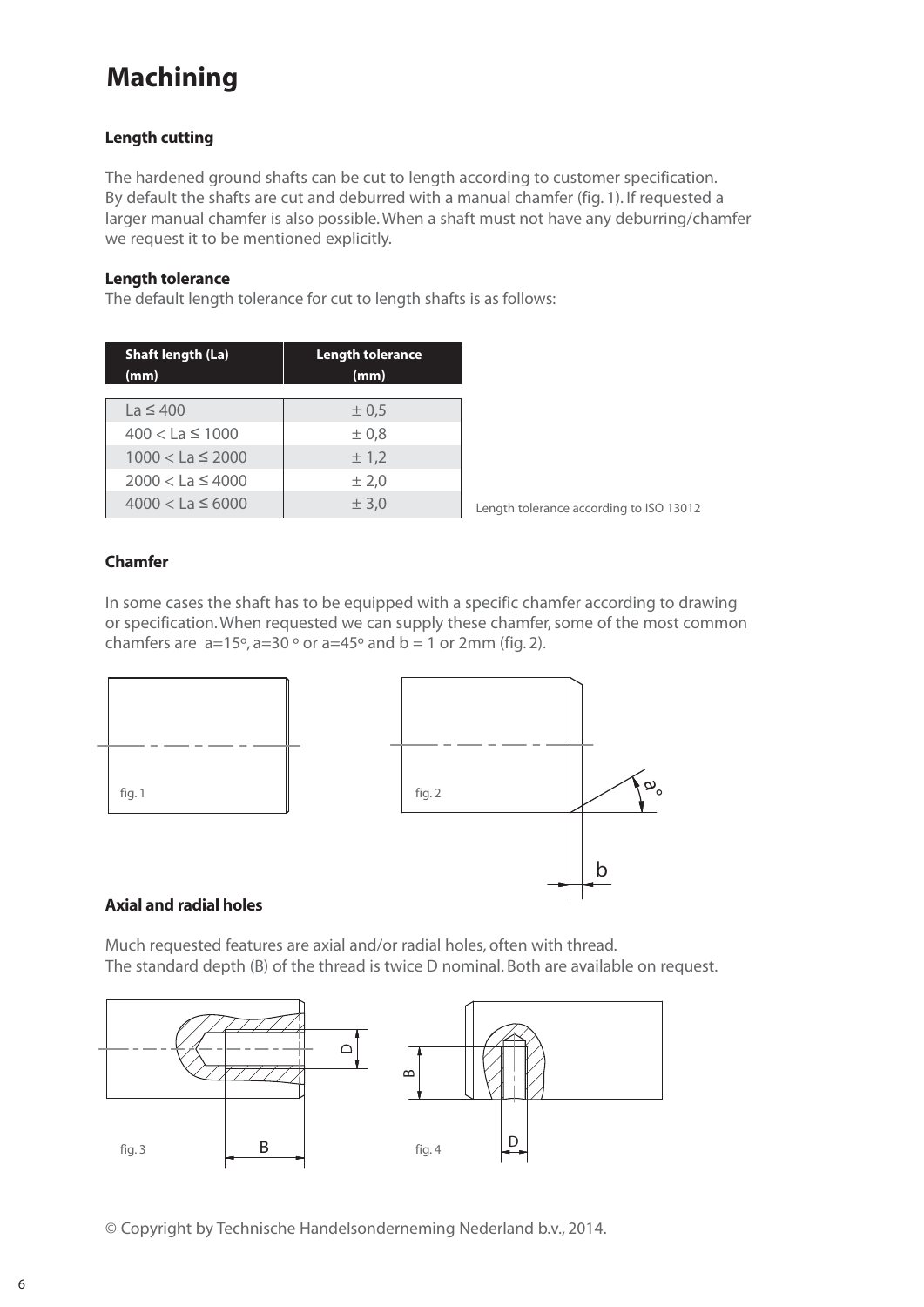## Other machining

Besides aforementioned features many other options are available. Below you can find some examples of the possibilities. We are also able to give advice and supply technical drawings.

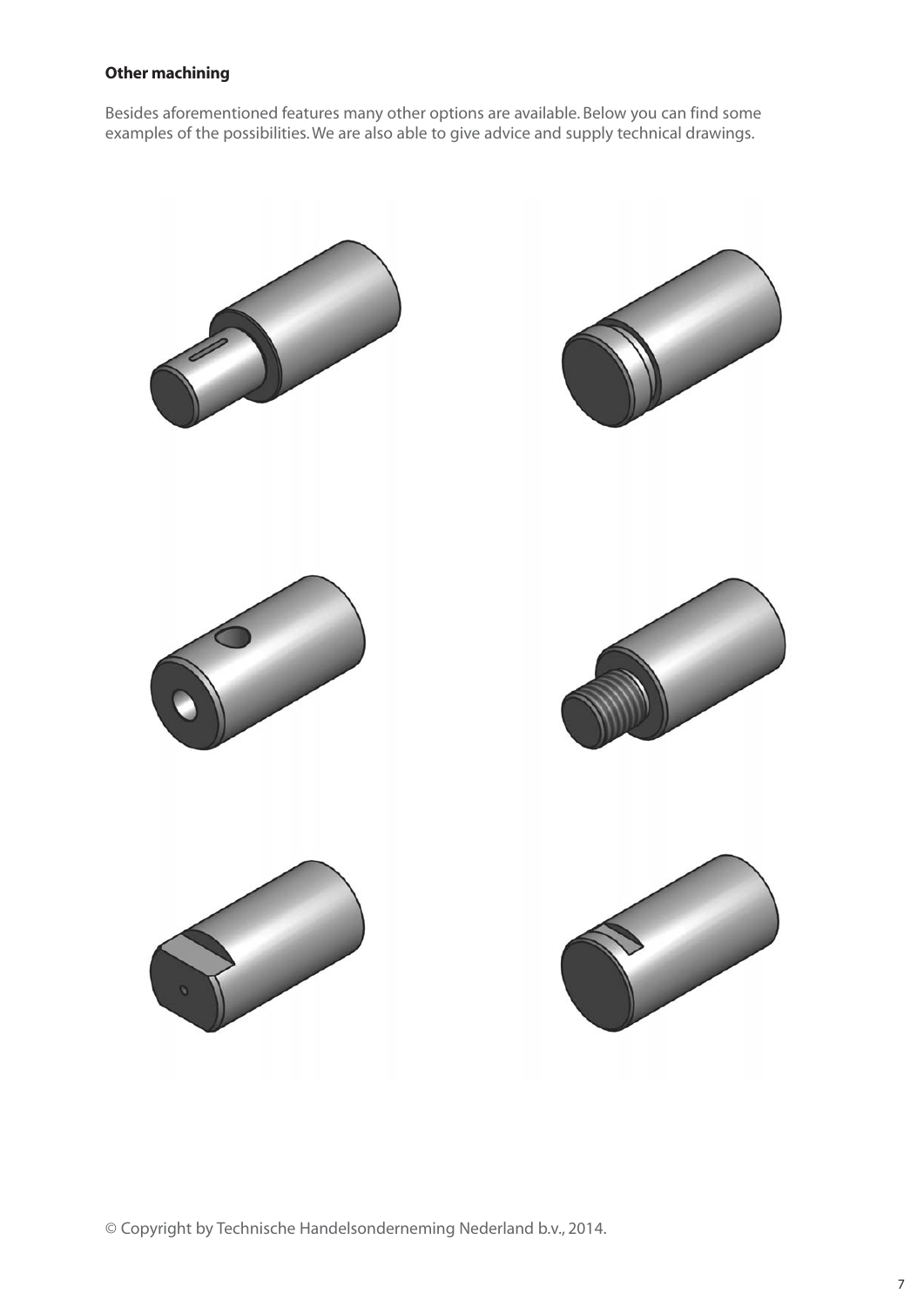## **TS Standard size list**

| <b>Shaft</b><br>diameter | <b>Hardening</b><br>depth $11$ | <b>Standard</b><br>tolerance<br>ISO h6 | Parallelism <sup>2)</sup><br><b>Roundness</b> |                | Straightness <sup>3)</sup> | Weight |
|--------------------------|--------------------------------|----------------------------------------|-----------------------------------------------|----------------|----------------------------|--------|
| $\mathbf d$              | (min.)                         |                                        | t1                                            | t2             | t3<br>mm/m                 |        |
| mm                       | mm                             | <b>um</b>                              | <b>um</b>                                     | <b>um</b>      |                            | kg/m   |
| 3                        | 0,4                            | $0 / -6$                               | $\overline{3}$                                | $\overline{4}$ | 0,3                        | 0,055  |
| $\overline{4}$           | 0,4                            | $0 / -8$                               | $\overline{4}$                                | 5              | 0,3                        | 0,099  |
| 5                        | 0,4                            | $0 / -8$                               | $\overline{4}$                                | 5              | 0,2                        | 0,154  |
| 6                        | 0,4                            | $0 / -8$                               | 4                                             | 5              | 0,2                        | 0,222  |
| $\overline{7}$           | 0,4                            | $0 / -9$                               | $\overline{4}$                                | $\sigma$       | 0,2                        | 0,302  |
| 8                        | 0,4                            | $0/-9$                                 | 4                                             | 6              | 0,2                        | 0,394  |
| 9                        | 0,4                            | $0/-9$                                 | $\overline{4}$                                | $\sqrt{6}$     | 0,2                        | 0,499  |
| 10                       | 0,4                            | $0 / -9$                               | $\overline{4}$                                | 6              | 0,1                        | 0,616  |
| 12                       | 0,6                            | $0 / -11$                              | 5                                             | $\,8\,$        | 0,1                        | 0,887  |
| 13                       | 0,6                            | $0 / -11$                              | 5                                             | 8              | 0,1                        | 1,041  |
| 14                       | 0,6                            | $0 / -11$                              | 5                                             | $\,8\,$        | 0,1                        | 1,207  |
| 15                       | 0,6                            | $0 / -11$                              | 5                                             | 8              | 0,1                        | 1,385  |
| 16                       | 0,6                            | $0 / -11$                              | 5                                             | $\,8\,$        | 0,1                        | 1,576  |
| 18                       | 0,6                            | $0 / -11$                              | 5                                             | 8              | 0,1                        | 1,995  |
| 20                       | 0,9                            | $0/-13$                                | $\sqrt{6}$                                    | 9              | 0,1                        | 2,463  |
| 22                       | 0,9                            | $0/-13$                                | 6                                             | 9              | 0,1                        | 2,980  |
| 24                       | 0,9                            | $0/-13$                                | 6                                             | 9              | 0,1                        | 3,547  |
| 25                       | 0,9                            | $0/-13$                                | 6                                             | 9              | 0,1                        | 3,848  |
| 28                       | 0,9                            | $0 / -13$                              | 6                                             | $\overline{9}$ | 0,1                        | 4,827  |
| 30                       | 0,9                            | $0/-13$                                | 6                                             | 9              | 0,1                        | 5,542  |
| 32                       | 1,5                            | $0/ -16$                               | $\overline{7}$                                | 11             | 0,1                        | 6,305  |
| 35                       | 1,5                            | $0/ -16$                               | $\overline{7}$                                | 11             | 0,1                        | 7,543  |
| 40                       | 1,5                            | $0 / -16$                              | $\overline{7}$                                | 11             | 0,1                        | 9,852  |
| 45                       | 1,5                            | $0/ -16$                               | $\overline{7}$                                | 11             | 0,1                        | 12,469 |
| 50                       | 1,5                            | $0/ -16$                               | $\overline{7}$                                | 11             | 0,1                        | 15,394 |
| 55                       | 2,2                            | $0/ -19$                               | 8                                             | 13             | 0,1                        | 18,627 |
| 60                       | 2,2                            | $0/ -19$                               | 8                                             | 13             | 0,1                        | 22,167 |
| 70                       | 2,2                            | $0/ -19$                               | 8                                             | 13             | 0,1                        | 30,172 |
| 75                       | 2,2                            | $0 / -19$                              | 8                                             | 13             | 0,1                        | 34,636 |
| 80                       | 2,2                            | $0/ -19$                               | 8                                             | 13             | 0,1                        | 39,408 |
| 90                       | 2,2                            | $0/-22$                                | 10                                            | 15             | 0,2                        | 49,876 |
| 100                      | 2,2                            | $0/-22$                                | 10                                            | 15             | 0,2                        | 61,575 |
| 120                      | 2,6                            | $0/-22$                                | 10                                            | 15             | 0,2                        | 88,668 |

• Not all diameters are available in all materials, for delivery times and availability please contact our sales department.

• Other sizes, tolerances and hardening depths are available on request.

• Maximum available length is 8200mm, available on request (only for shafts > 16mm diameter).

1) Surface hardening depth according to DIN ISO 13012, 2) Diameter differential measurement,

3) Measurement according to DIN ISO 13012

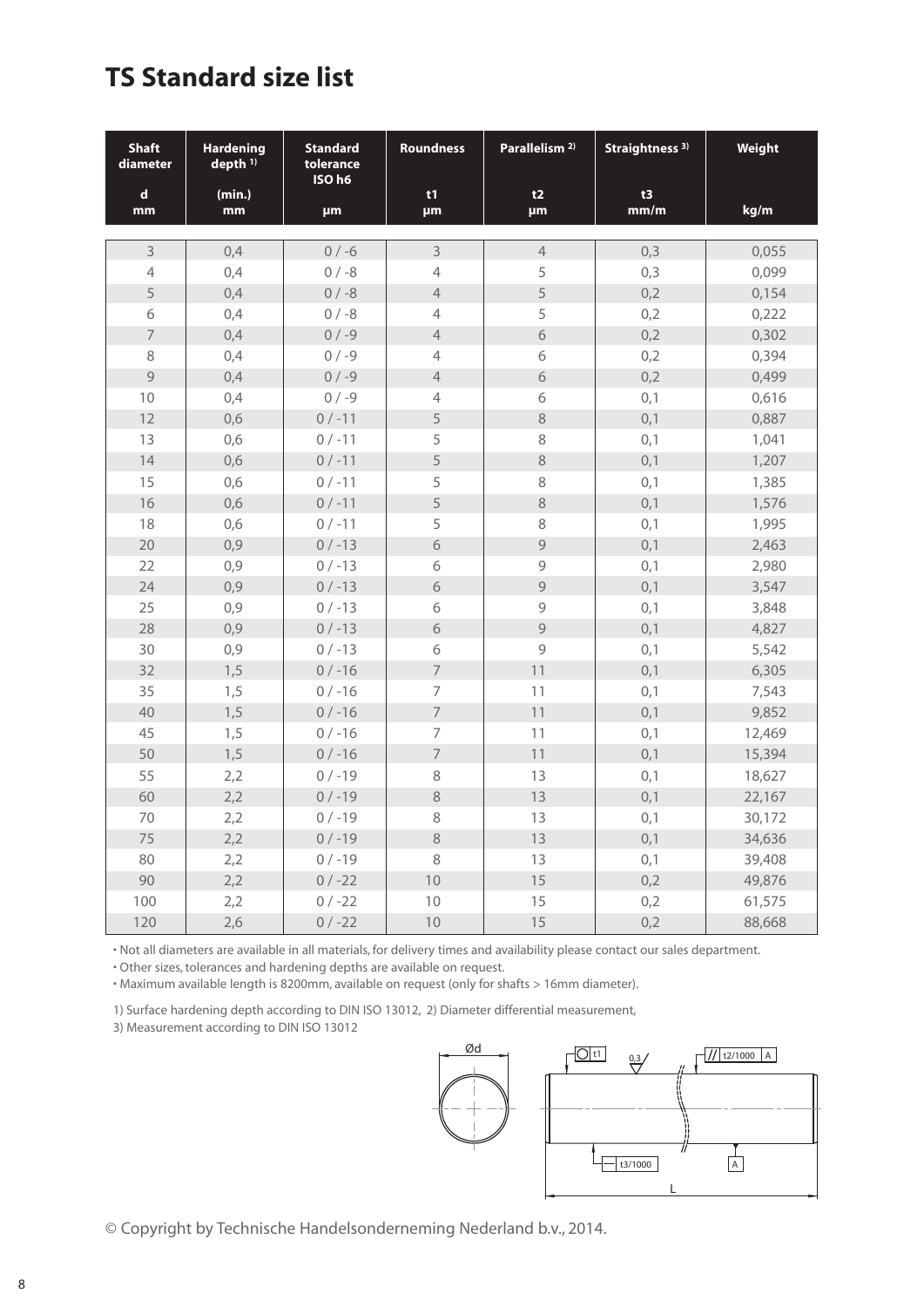## **TS Chrome standard size list**

| <b>Shaft</b><br>diameter | <b>Hardening</b><br>depth <sup>1)</sup> | <b>Standard</b><br>tolerance<br>ISO h7 | <b>Roundness</b> | Parallelism <sup>2)</sup> | Straightness <sup>3)</sup> | Weight |
|--------------------------|-----------------------------------------|----------------------------------------|------------------|---------------------------|----------------------------|--------|
| $\mathbf d$<br>mm        | (min.)<br>mm                            | <b>um</b>                              | t1<br><b>um</b>  | t2<br><b>um</b>           | t3<br>mm/m                 | kg/m   |
| 6                        | 0,4                                     | $0/-12$                                | 5                | 8                         | 0,2                        | 0,222  |
| 8                        | 0,4                                     | $0/-15$                                | 6                | 9                         | 0,2                        | 0,394  |
| 10                       | 0,4                                     | $0/-15$                                | $\sigma$         | $\overline{9}$            | 0,1                        | 0,616  |
| 12                       | 0,6                                     | $0/ -18$                               | 8                | 11                        | 0,1                        | 0,887  |
| 14                       | 0,6                                     | $0/-18$                                | 8                | 11                        | 0,1                        | 1,207  |
| 15                       | 0,6                                     | $0 / -18$                              | 8                | 11                        | 0,1                        | 1,385  |
| 16                       | 0,6                                     | $0/-18$                                | 8                | 11                        | 0,1                        | 1,576  |
| 18                       | 0,6                                     | $0/-18$                                | 8                | 11                        | 0,1                        | 1,995  |
| 20                       | 0,9                                     | $0 / -21$                              | $\overline{9}$   | 13                        | 0,1                        | 2,463  |
| 22                       | 0,9                                     | $0/-21$                                | 9                | 13                        | 0,1                        | 2,98   |
| 24                       | 0,9                                     | $0/-21$                                | $\overline{9}$   | 13                        | 0,1                        | 3,547  |
| 25                       | 0,9                                     | $0 / -21$                              | 9                | 13                        | 0,1                        | 3,848  |
| 28                       | 0,9                                     | $0/-21$                                | 9                | 13                        | 0,1                        | 4,827  |
| 30                       | 0,9                                     | $0/-21$                                | 9                | 13                        | 0,1                        | 5,542  |
| 32                       | 1,5                                     | $0/-25$                                | 11               | 16                        | 0,1                        | 6,305  |
| 35                       | 1,5                                     | $0 / -25$                              | 11               | 16                        | 0,1                        | 7,543  |
| 40                       | 1,5                                     | $0/-25$                                | 11               | 16                        | 0,1                        | 9,852  |
| 45                       | 1,5                                     | $0/-25$                                | 11               | 16                        | 0,1                        | 12,469 |
| 50                       | 1,5                                     | $0/-25$                                | 11               | 16                        | 0,1                        | 15,394 |
| 60                       | 2,2                                     | $0 / -30$                              | 13               | 19                        | 0,1                        | 22,167 |
| 70                       | 2,2                                     | $0 / -30$                              | 13               | 19                        | 0,1                        | 30,172 |
| 80                       | 2,2                                     | $0 / -30$                              | 13               | 19                        | 0,1                        | 39,408 |
| 90                       | 3,2                                     | $0 / -35$                              | 15               | 22                        | 0,1                        | 49,876 |
| 100                      | 3,2                                     | $0/-35$                                | 15               | 22                        | 0,1                        | 61,575 |

• Chrome coated shafts are made out of CF53 material

• Standard chrome layer thickness: +/- 10µm

• Chrome layer hardness: ≥ 800 HV

1) Surface hardening depth according to DIN ISO 13012

2) Diameter differential measurement

3) Measurement according to DIN ISO 13012

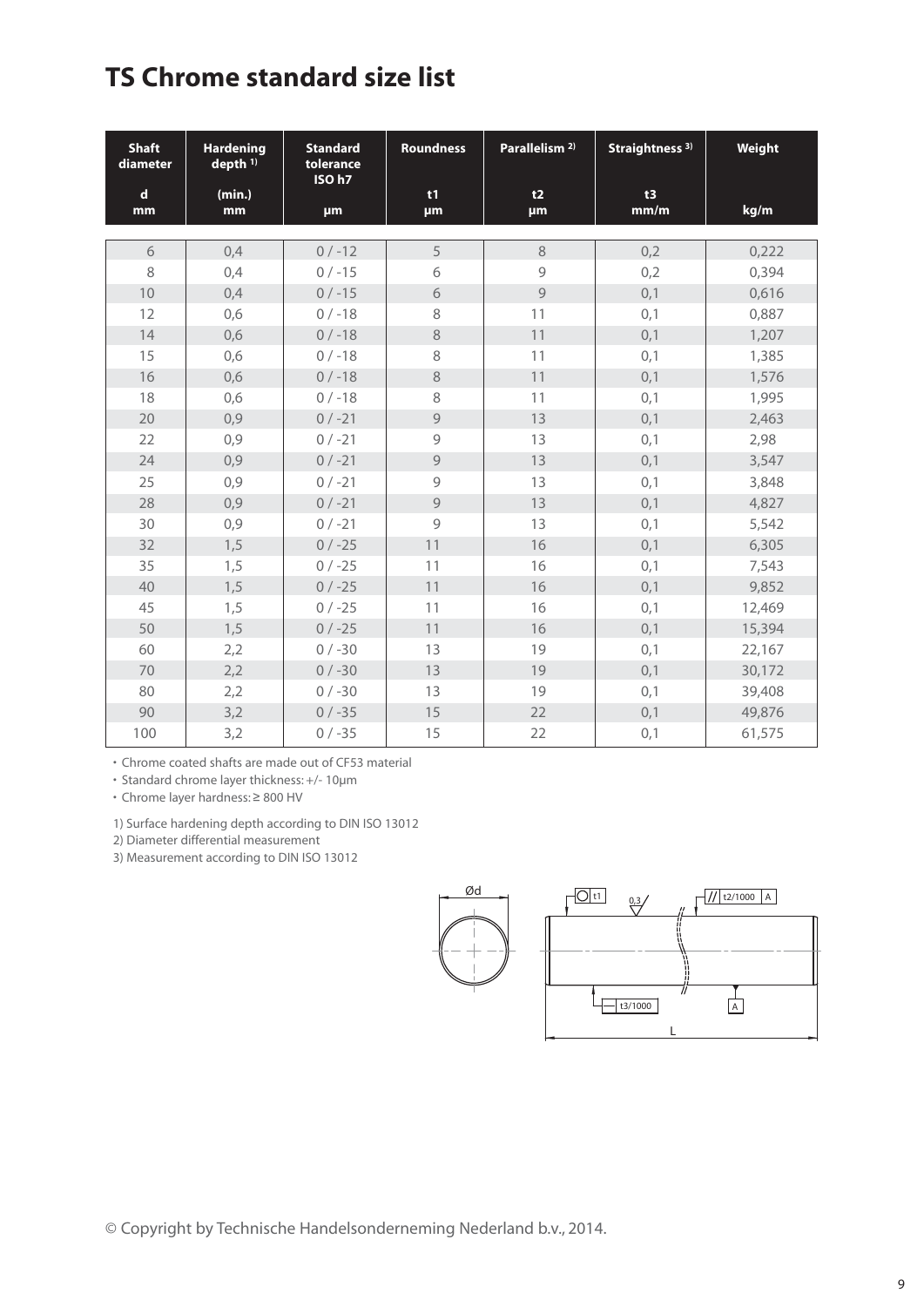## **TS standard size list (Imperial)**

| <b>Shaft</b><br>diameter | <b>Shaft</b><br>diameter | <b>Hardening</b><br>$depth$ <sup>1)</sup> | <b>Standard</b><br>tolerance<br>L | <b>Roundness</b> | Parallelism <sup>2)</sup> | Straightness <sup>3)</sup> | Weight |
|--------------------------|--------------------------|-------------------------------------------|-----------------------------------|------------------|---------------------------|----------------------------|--------|
| $\mathbf d$<br>mm        | d<br>inch                | (min.)<br>mm                              | µm                                | t1<br><b>um</b>  | t2<br>μm                  | t3<br>mm/m                 | kg/m   |
|                          |                          |                                           |                                   |                  |                           |                            |        |
| 6,35                     | $^{1/4}$                 | 0,4                                       | $-13/ -25$                        | $\overline{4}$   | 5                         | 0,2                        | 0,25   |
| 9,525                    | 3/8                      | 0,4                                       | $-13/ -25$                        | $\overline{4}$   | 6                         | 0,2                        | 0,56   |
| 12,7                     | $\frac{1}{2}$            | 0,6                                       | $-13/ -25$                        | 5                | 8                         | 0,1                        | 0,99   |
| 15,875                   | 5/8                      | 0,6                                       | $-13/ -25$                        | 5                | 8                         | 0,1                        | 1,55   |
| 19,05                    | $^{3/4}$                 | 0,9                                       | $-13/ -25$                        | 6                | 9                         | 0,1                        | 2,24   |
| 25,4                     | 1                        | 0,9                                       | $-13/ -25$                        | 6                | 9                         | 0,1                        | 3,97   |
| 31,75                    | $1^{1/4}$                | 1,5                                       | $-13/ -25$                        | $\overline{7}$   | 11                        | 0,1                        | 6,22   |
| 38,1                     | 11/2                     | 1,5                                       | $-15/ -28$                        | 7                | 11                        | 0,1                        | 8,95   |
| 50,8                     | $\overline{2}$           | 1,5                                       | $-15/ -33$                        | $\overline{7}$   | 11                        | 0,1                        | 15,91  |
| 57,15                    | $2^{1/4}$                | 2,2                                       | $-15/ -33$                        | 8                | 13                        | 0,1                        | 20,13  |
| 63,5                     | $2^{1/2}$                | 2,2                                       | $-18/ -38$                        | 8                | 13                        | 0,1                        | 24,86  |
| 76,2                     | 3                        | 2,2                                       | $-20/ -43$                        | 8                | 13                        | 0,1                        | 35,80  |

• Not all diameters are available in all materials, for availability please contact our sales department.

• Other sizes, tolerances and hardening depths are available on request.

• Maximum available length is 8200mm, available on request (only for shafts > 5/8" diameter)

1) Surface hardening depth according to DIN ISO 13012

2) Diameter differential measurement

3) Measurement according to DIN ISO 13012

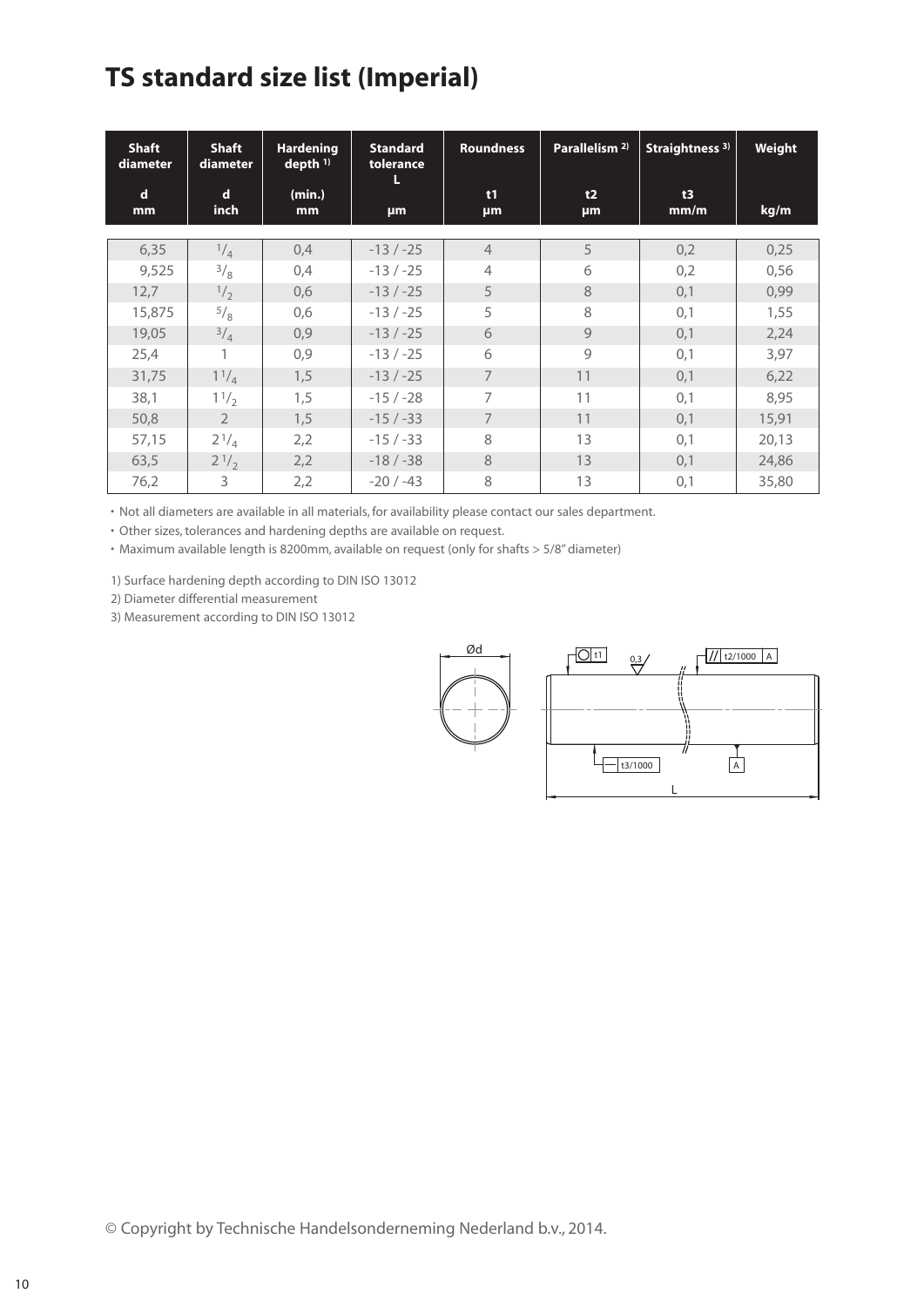## **TT standard size list (Hollow)**

| Outer<br>diameter | <b>Inner</b><br>diameter | <b>Hardening</b><br>depth $11$ | <b>Standard</b><br>tolerance<br>ISO h7 | <b>Roundness</b> | Parallelism <sup>2)</sup> | Straightness <sup>3)</sup> | Weight |
|-------------------|--------------------------|--------------------------------|----------------------------------------|------------------|---------------------------|----------------------------|--------|
| $\mathbf d$<br>mm | d<br>mm                  | (min.)<br>mm                   | <b>um</b>                              | t1<br><b>µm</b>  | t2<br>μm                  | t3<br>mm/m                 | kg/m   |
| 12                | $\overline{4}$           | 0,6                            | $0/-18$                                | 8                | 11                        | 0,3                        | 0,79   |
| 16                | 7                        | 0,6                            | $0/ -18$                               | 8                | 11                        | 0,3                        | 1,28   |
| 20                | 14                       | 0,9                            | $0/-21$                                | 9                | 13                        | 0,2                        | 1,25   |
| 25                | 15,6                     | 0,9                            | $0/ -21$                               | 9                | 13                        | 0,2                        | 2,35   |
| 30                | 18,3                     | 0,9                            | $0/-21$                                | $\mathbf{Q}$     | 13                        | 0,2                        | 3,5    |
| 40                | 28                       | 1,5                            | $0/ -25$                               | 11               | 16                        | 0,1                        | 4,99   |
| 50                | 29,7                     | 1,5                            | $0/-25$                                | 11               | 16                        | 0,1                        | 9,91   |
| 60                | 36                       | 2,2                            | $0/-30$                                | 13               | 19                        | 0,1                        | 14,2   |
| 80                | 57                       | 2,2                            | $0/-30$                                | 13               | 19                        | 0,1                        | 19,4   |

• TT hollow shafts are produced mainly in C60 material

• Other tolerances and diameters are available on request

1) Surface hardening depth according to DIN ISO 13012

2) Diameter differential measurement

3) Measurement according to DIN ISO 13012

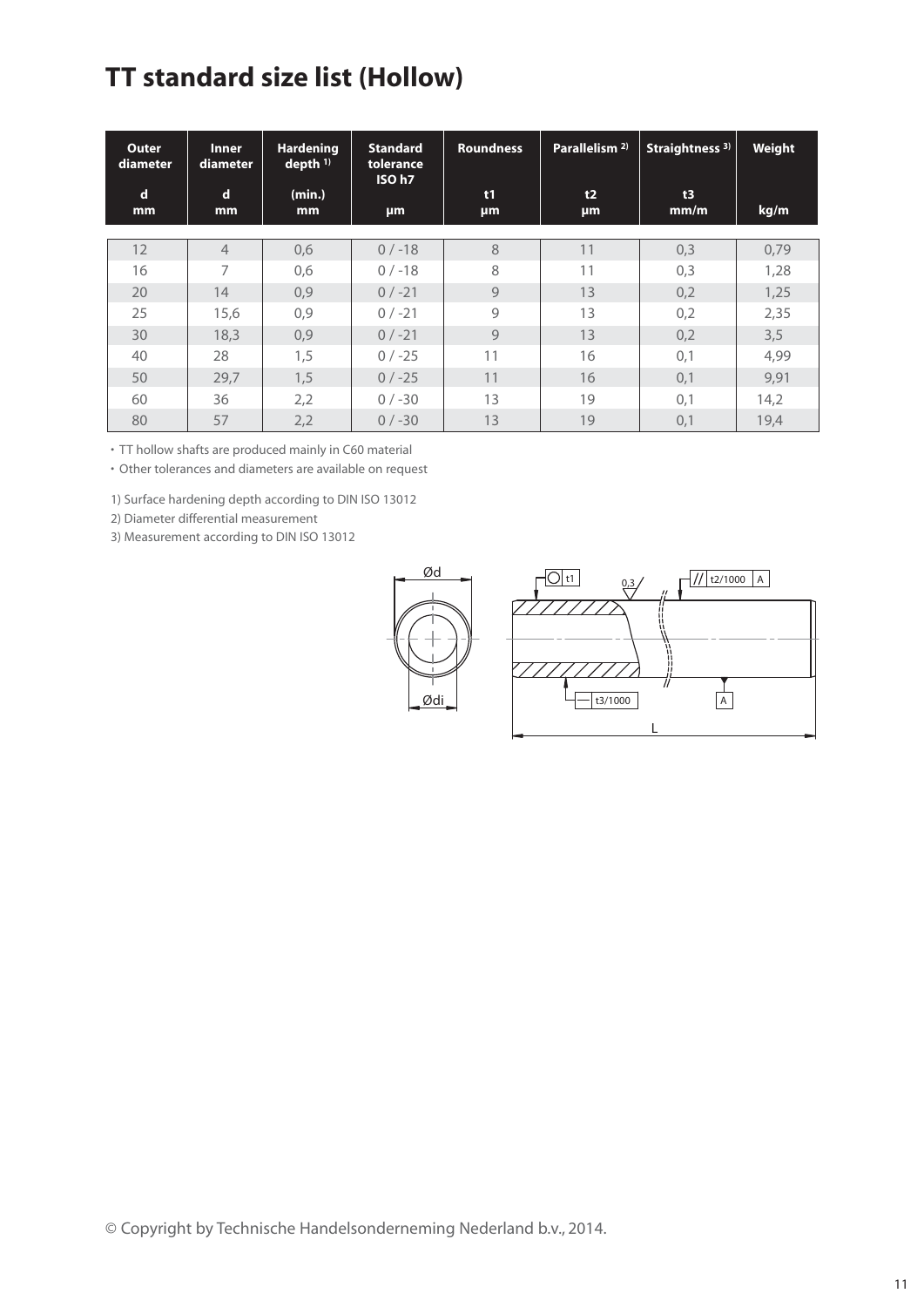## **TD standard size list (Pre-drilled)**

| <b>Type</b>     | <b>Diameter</b> | Length $1$ ) | <b>Pitch</b> | Distance <sup>2)</sup> | Thread <sup>3)</sup> | <b>Thread</b><br>depth |                      | <b>Dimension</b> Dimension | No.<br>threads |
|-----------------|-----------------|--------------|--------------|------------------------|----------------------|------------------------|----------------------|----------------------------|----------------|
|                 | d<br>mm         | L<br>mm      | т<br>mm      | T1<br>mm               | G                    | N <sub>1</sub><br>mm   | N <sub>2</sub><br>mm | $\mathsf{s}$<br>mm         |                |
| <b>TD 12 TA</b> | 12              | 6000         | 75           | 37,5                   | M4                   | $\overline{7}$         | $\overline{2}$       | 5                          | 79             |
| <b>TD 12 TB</b> | 12              | 6000         | 120          | 60                     | M4                   | 7                      | $\overline{2}$       | 5                          | 49             |
| <b>TD 16 TA</b> | 16              | 6000         | 100          | 50                     | M <sub>5</sub>       | 9                      | 2,5                  | 6                          | 59             |
| <b>TD 16 TB</b> | 16              | 6000         | 150          | 75                     | M <sub>5</sub>       | 9                      | 2,5                  | 6                          | 39             |
| <b>TD 16 TU</b> | 16              | 6000         | 75           | 37,5                   | M <sub>5</sub>       | $\mathcal{G}$          | 2,5                  | 6                          | 79             |
| <b>TD 20 TA</b> | 20              | 6000         | 100          | 50                     | M <sub>6</sub>       | 11                     | 3                    | $\overline{7}$             | 59             |
| <b>TD 20 TB</b> | 20              | 6000         | 150          | 75                     | M <sub>6</sub>       | 11                     | 3                    | $\overline{7}$             | 39             |
| <b>TD 20 TU</b> | 20              | 6000         | 75           | 37,5                   | M <sub>6</sub>       | 11                     | 3                    | $\overline{7}$             | 79             |
| <b>TD 25 TA</b> | 25              | 6000         | 120          | 60                     | M <sub>8</sub>       | 15                     | 3                    | 9                          | 49             |
| <b>TD 25 TB</b> | 25              | 6000         | 200          | 100                    | M <sub>8</sub>       | 15                     | 3                    | 9                          | 29             |
| <b>TD 25 TU</b> | 25              | 6000         | 75           | 37,5                   | M <sub>8</sub>       | 15                     | 3                    | 9                          | 79             |
| <b>TD 30 TA</b> | 30              | 6000         | 150          | 75                     | M10                  | 17                     | 3,5                  | 11                         | 39             |
| <b>TD 30 TB</b> | 30              | 6000         | 200          | 100                    | M10                  | 17                     | 3,5                  | 11                         | 29             |
| <b>TD 30 TU</b> | 30              | 6000         | 100          | 50                     | M10                  | 17                     | 3,5                  | 11                         | 59             |
| <b>TD 40 TA</b> | 40              | 6000         | 200          | 100                    | M10                  | 19                     | $\overline{4}$       | 11                         | 29             |
| <b>TD 40 TB</b> | 40              | 6000         | 300          | 150                    | M10                  | 19                     | $\overline{4}$       | 11                         | 19             |
| <b>TD 40 TU</b> | 40              | 6000         | 100          | 50                     | M12                  | 21                     | $\overline{4}$       | 13                         | 59             |
| <b>TD 50 TA</b> | 50              | 6000         | 200          | 100                    | M12                  | 21                     | $\overline{4}$       | 13                         | 29             |
| <b>TD 50 TB</b> | 50              | 6000         | 300          | 150                    | M12                  | 21                     | $\overline{4}$       | 13                         | 19             |

• Pre-drilled shafts available in CF53 material, other materials on request.

• Other patterns on request.

1) Length tolerance: ± 3mm, cut to length and deburred

2) Distance tolerance:  $\pm$  0,2mm, T1 = T2

3) Positional tolerance thread  $\varnothing$ :  $\pm$  0,2mm

When ordering cut to length pre-drilled shafts please specify the values T1 and T2, for example: TD 030.00 h6 CF53 TA X 1300mm

 $T1 = 40$ mm,  $T2 = 60$ mm

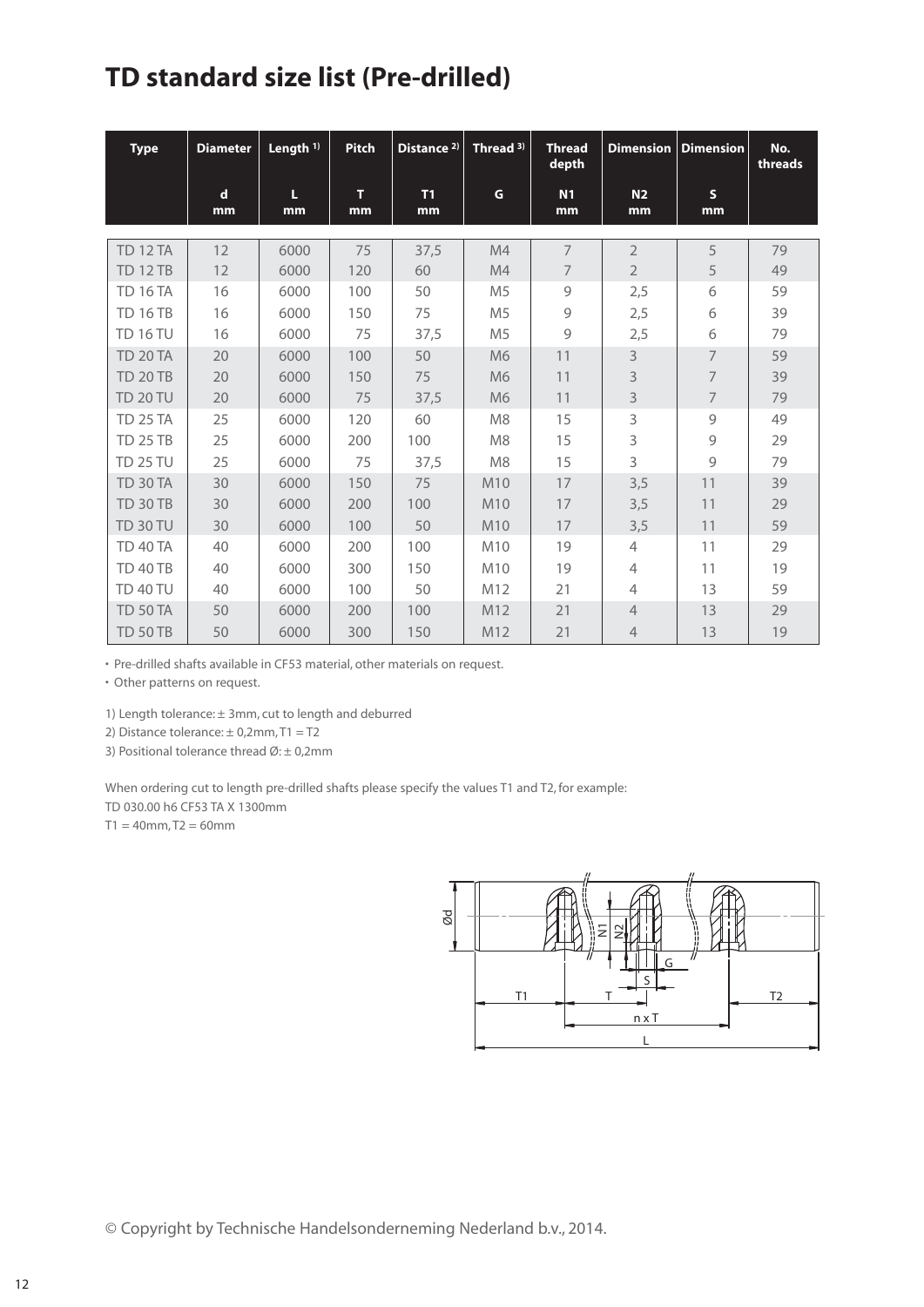## GENERAL TERMS AND CONDITIONS OF SALE

## for Technische Handelsonderneming Nederland B.V.

#### Article 1 Definitions

In these terms and conditions, the terms below have the following meanings, unless specifically stated otherwise:

THN : Technische Handelsonderneming Nederland B.V.; Buyer : the other party; Agreement : the agreement between THN and the Buyer;

#### Article 2 General

- The provisions of these terms and conditions apply to all offers, quotations, agreements and any other legal relationship between THN and the Buyer, insofar as the parties have not agreed to
- deviate from these terms and conditions explicitly and in writing; 2.2 These terms and conditions also apply to all agreements between THN and the Buyer for the execution of which THN uses the services of third parties;
- 2.3 These terms and conditions shall always replace those of the Buyer, unless the parties have agreed ........<br>stherwise in writing:
- 2.4 If THN and the Buyer enter into more than one agreement, these terms and conditions apply to all subsequent agreements, regardless of whether these have been explicitly declared applicable in writing;
- 2.5 If one or more of the provisions of these terms and conditions are invalid or should become invalid, the remaining provisions of these terms and conditions will remain in force.

## Article 3 Offers, quotations and agreements<br>3.1 All offers made by THN in any form are

- All offers made by THN in any form are without obligation, unless the offer specifies a time scale for acceptance; 3.2 Agreements to which THN is party will only become enforceable:
- a) after an agreement drawn up for that purpose has been signed by both parties, or; b) after receipt of and agreement with the Buyer's written acceptance of an offer made by THN, or; c) by the actual execution of work or delivery of goods by THN;
- 3.3 In cases of verbal agreement, the invoice will be deemed to correctly and fully represent the Agreement, unless it is disputed within 14 days of the date of the invoice;
- 3.4 If a natural person enters into an Agreement on behalf or on account of another natural or legal person, he or she declares to have the authority to do so by signing the Agreement. Any such person, as well as the other natural or legal person, will be held personally liable for any obligations .<br>pursuant to the Agreement;
- 3.5 Prices in the aforementioned offers and quotations are in Euro, and exclusive of VAT and other
- taxes, as well as of any transportation and packaging costs, unless explicitly stated otherwise; 3.6 If acceptance deviates from the offer stated in a quotation, THN will not be bound by it. The Agreement will not be executed in accordance with any deviations in acceptance, unless THN indicates otherwise;
- 3.7 The provision of a compound quotation does not oblige THN to fulfil any part of the obligations included in the offer or quotation against a proportion of the price quoted;<br>3.8 Offers or quotations do not apply to any subsequent orders;<br>3.9 If a quotation is not accepted, THN has the right to demand fair reimbursem
- 
- requesting the quotation for any costs related to the production of the quotation.

#### Article 4 Execution of the Agreement

- 4.1 THN cannot be held liable for damage of any kind caused by incorrect or incomplete information provided by the Buyer, unless the error or omission should have been recognised by THN; 4.2 THN has the right to deliver quantities that deviate within a margin of 5% either way from the
- nas the right to achier quantities that act<br>tities agreed between THN and the Buyer.

#### Article 5 Supply and completion

- 5.1 The Buyer is obliged to accept goods and services produced under the Agreement at the moment these are supplied or the order is completed by THN, delivered to the Buyer, or at the moment these
- are made available to the Buyer pursuant to the Agreement; 5.2 If the Buyer refuses to accept or fails to provide information or instructions required for supply or completion, THN has the right to store the goods at the expense and risk of the Buyer;
- 5.3 If THN requires information from the Buyer with regard to the execution of the Agreement, the supply or completion term will only commence once this has been provided to THN by the Buyer; 5.4 If THN has set a time scale for supply or completion, it is only indicative. Any supply or completion
- time scale indicated shall in no case be considered binding. If any such time scale is exceeded, the r must give written notice of default to THN; 5.5 THN has the right to supply or complete work partially, unless the Agreement states otherwise or
- where partial supply or completion is of no independent value. THN has the right to invoice separately for partial supply or completion.

#### Article 6 Inspection and defects

- 6.1 The Buyer must inspect the supplied goods or services at the moment of supply or completion. In doing so, the Buyer should inspect whether the quality and quantity of the goods or services supplied or completed comply with what has been agreed, or with the requirements expected in normal (trading) transactions;
- 6.2 THN should be notified in writing of any visible defects within 8 days of supply or completion. Invisible defects should be reported in writing within 8 days of discovery but no later than 3 months after supply or completion;
- 6.3 THN must be allowed to inspect any reported defects;
- 6.4 If timely notice of defects was given and the defects have been verified by THN, THN will repair the defects or shortcomings within a reasonable time scale, or replace the goods or services that have been supplied or completed. Nonetheless, the Buyer will remain obliged to pay for work carried out and goods delivered;
- 6.5 If timely notice of any defect was not given or if the Buyer has put to use the goods or services supplied or completed, these will be deemed to have been supplied or completed satisfactorily;
- 6.6 If the Buyer wishes to return defective goods, this may only be done with the prior written permission of THN and in the manner indicated by THN.

#### Article 7 Compensation, price and costs

- 7.1 THN has the right to demand a deposit amount of 10 to 50% of the agreed price before work is commenced;
- 7.2 If THN has agreed a fixed price with the Buyer, THN reserves the right to increase that price in the cases stated below;
- 7.3 THN has the right to pass on to the Buyer changes in costs relating to social contributions, turnover taxes, exchange rates, wages, raw materials, semi-products, packaging materials or other costs occurring after the Agreement was made.

#### Article 8 Changes to the Agreement

- If during the execution of the Agreement it becomes apparent that in order to deliver satisfactory results it is necessary to change or supplement the work being carried out, the parties should amend the Agreement to that effect in a timely and mutually agreed manner;
- 8.2 If the parties change and/or supplement the Agreement, the time of completion may be affected. THN will notify the Buyer of this as soon as possible;
- 8.3 If changes and/or additions to the Agreement have financial and/or qualitative consequences THN will notify the Buyer of this in advance;

#### Article 9 Payment

- Payment must be made either in cash upon supply or completion, or within 30 days of the date of the invoice, in the manner indicated by THN and in the currency on the invoice. Disagreements
- about the amount of an invoice do not defer the Buyer's obligation to pay; 9.2 If the Buyer fails to pay within the 30-day term, he or she is considered to be in default in the eyes of the law. The Buyer shall then owe interest of 1% per month or part thereof, unless the statutory interest or the statutory commercial interest (after 30 days) is higher, in which case the higher interest applies. The interest on the outstanding amount will be calculated from the moment the Buyer enters default until the moment the full amount has been received;
- 9.3 If the Buyer enters into liquidation, petitions for or enters into bankruptcy, requests or is granted debt rescheduling under the Dutch Natural Persons Debt Rescheduling Act, is repossessed or is granted (temporary) suspension of payment, the outstanding sums the Buyer owes THN will become due immediately;

#### Article 10 Retention of title

- 10.1 All materials and other goods delivered by THN will remain the property of THN until the Buyer has met all obligations towards THN;
- 10.2 The Buyer has no authority to sell, provide as security or otherwise encumber goods falling under retention of title rights;
- 10.3 With immediate effect, the Buyer gives unconditional and irrevocable permission for THN or any third parties it appoints to enter any premises that contain THN's property and to repossess these goods, should THN wish to exercise its retention of title rights as defined in this article.

#### Article 11 Transfer of risk

11.1 The risk of loss of or damage to goods produced by THN will be transferred to the Buyer from the moment these goods are legally or actually supplied or the order is completed, and thus brought into the ownership of the Buyer or a third party appointed by the Buyer.

#### Article 12 Collection costs

- 12.1 If the Buyer defaults on or neglects to fulfil his obligations (in a timely manner), the Buyer will be liable for all reasonable costs incurred in extrajudicial enforcement. In any case, the Buyer must pay collection costs if a monetary demand is made. Collection costs will be calculated in accordance with the collection cost rate recommended for collection cases by the Netherlands Bar, with a minimum cost of EUR 350.
- 12.2 If THN has incurred higher costs, and these were necessary and reasonable, the Buyer will also be liable for these costs. Any reasonable legal and execution costs incurred will also be charged to the Buyer.

### Article 13 Suspension and dissolution

- 13.1 In addition to the provisions of the law, THN has the authority to defer the fulfilment of its obligations or dissolve the Agreement if it becomes apparent to THN after the Agreement has been made that there are circumstances as a consequence of which THN has good reason to expect that the Buyer will not fulfil, or only partially fulfil his or her obligations, or not fulfil them in a timely manner. If there is good reason to expect that the Buyer will only partially or not satisfactorily fulfil<br>his or her obligations, the dissolution of the Agreement is only permitted if justified by the short-<br>coming, or if the Agreement was made, and this guarantee is not provided or is insufficient.
- 13.2 In addition, THN has the authority to dissolve or cause the Agreement to be dissolved if circum-<br>stances are such that fulfilment of the Agreement is impossible or can reasonably and fairly be<br>deemed to no longer be p in its present form cannot reasonably be expected, without THN becoming liable for damages to the Buyer;
- 13.3 If the Agreement is dissolved, any sums owed to THN by the Buyer will become due immediately. If THN defers the fulfilment of its obligations, it will retain its rights under the law and the Agreement; THN reserves the right to demand damage compensation in any case.

- **Article 14 Liability**<br>14.1 If THN should incur any liability, it will be limited in accordance with the provisions of this article. 14.2 THN can only be held liable for wilful damage or damage resulting from neglect by THN or its subordinates.
- 14.3 If THN is held liable, liability will be limited to the maximum compensation amount due to be paid by THN's insurer, and liability shall not exceed the invoice amount for the (partial) work concerned.
- 14.4 THN will not in any case be held liable for damage caused by advice it provides. Any advice will be given based on the facts and circumstances known to THN and in mutual discussion with the Buyer, in which THN will take the Buyer's intentions as a guide and starting point.
- 14.5 THN will never be held liable for indirect damage, being consequential damage, lost profit, missed
- savings and damage from business stagnation. 14.6 THN must be notified immediately and in writing of any damage claims and in any case no later than within five working days of the damage occurring.

#### Article 15 Force majeure

- 15.1 THN is not bound to the fulfilment of any obligation if it is impeded from doing so by circumstances not caused wilfully or through neglect by THN and not attributable to THN either in the eyes of the law, through a legal exchange or by general accepted industry opinion;
- 15.2 In addition to the provisions of the law and the courts, in these general terms and conditions force majeure includes any expected or unexpected external causes which THN cannot influence, and which cause THN to be unable to fulfil its obligations. This includes labour strikes at THN, staff illness, theft, traffic delays, frost, rain and failure of suppliers to deliver materials;
- 15.3 THN also has the right to seek recourse to force majeure if the circumstances that impede (further) fulfilment occur after THN should have fulfilled its obligation;
- 15.4 THN can defer its obligations for the duration of the force majeure circumstances. If this period is longer than two months, THN has the right to dissolve the Agreement without incurring liability for damages to the Buyer; 15.5 If THN has partially fulfilled or will be able to partially fulfil its obligations under the Agreement at
- the time of the force majeure circumstances and the fulfilled part or part to be fulfilled respectively is deemed to have independent value, THN has the right to invoice separately for the fulfilled part or part to be fulfilled respectively. The Buyer must pay this invoice as if it were a separate **Agreement**

### Article 16 Disputes

16.1 The court of law in THN's locality has the exclusive jurisdiction to settle any disputes.

### Article 17 Governing law

17.1 The laws of the Netherlands apply to any Agreement between THN and the Buyer.